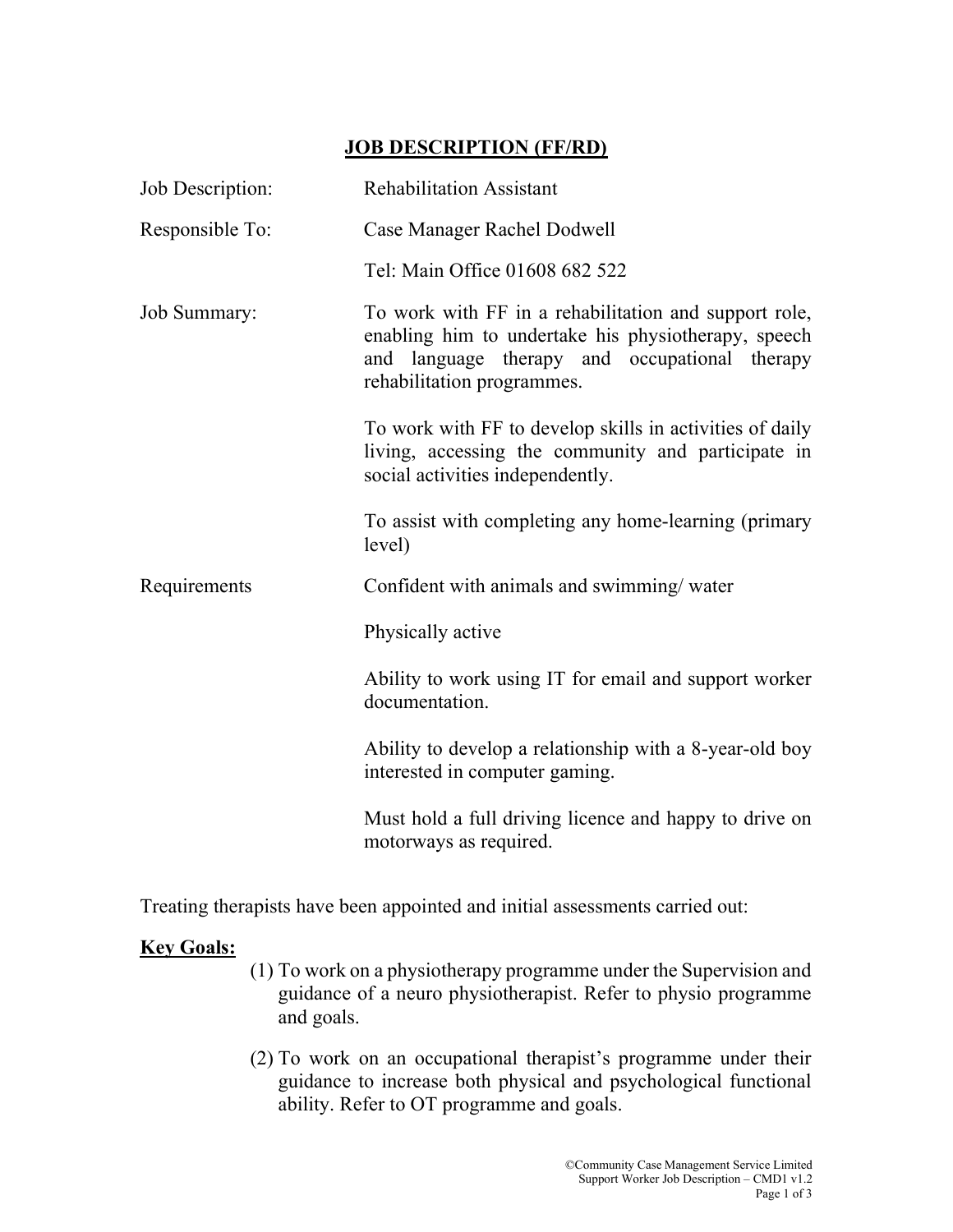- (3) To work on speech/communication under the supervision of a speech therapist and encourage confidence in all communication. Refer to SLT programme and goals.
- (4) To support to attend hippotherapy (horse riding) and hydrotherapy (swimming)
- (5) To support with home learning as directed, this will include literacy, numeracy, and topic work and attending tuition.
- (6) Generally, to work on an active programme of support to include a range of activities as directed by the client, his parents, and the treating therapy team.
- (7) To escort FF to therapy sessions and social activities as requested by the client and his mother (providing you have been accepted under the motor insurance.) It is a requirement that you can drive and hold a valid licence.
- (8) Respect the need for confidentiality when FF or their family speak/communicate on matters of a private and personal nature.
- (9) Read and keep updated with all CCMS policies and procedures

## Aids to Daily Living: Ξ

|              | i)                      | Help to keep FF's room clean and tidy.                                                                                                                                |
|--------------|-------------------------|-----------------------------------------------------------------------------------------------------------------------------------------------------------------------|
|              | $\overline{11}$         | Support FF to meet any personal care needs.                                                                                                                           |
|              | $\overline{iii}$        | Prepare a meal/ drink or snack and supervise with<br>eating/ drinking                                                                                                 |
|              | iv)                     | Report any breakages as soon as possible.                                                                                                                             |
|              | V)                      | Report any hazards or health and safety concerns as<br>soon as possible.                                                                                              |
|              | $\rm{vi})$              | Check all equipment is in safe working order as per                                                                                                                   |
|              |                         | risk assessment requirements.                                                                                                                                         |
|              | $\overline{\text{vii}}$ | Take FF into the community as requested.                                                                                                                              |
| Petty Cash:  |                         | Be responsible for any "petty cash" which may be made<br>available to you and keep a record of expenditure with<br>receipts for the case manager.                     |
| Pay Monthly: |                         | A form will be forwarded to you for completion<br>regarding details required. Hours will be collected on<br>order to be sent to payroll before the last Friday in the |